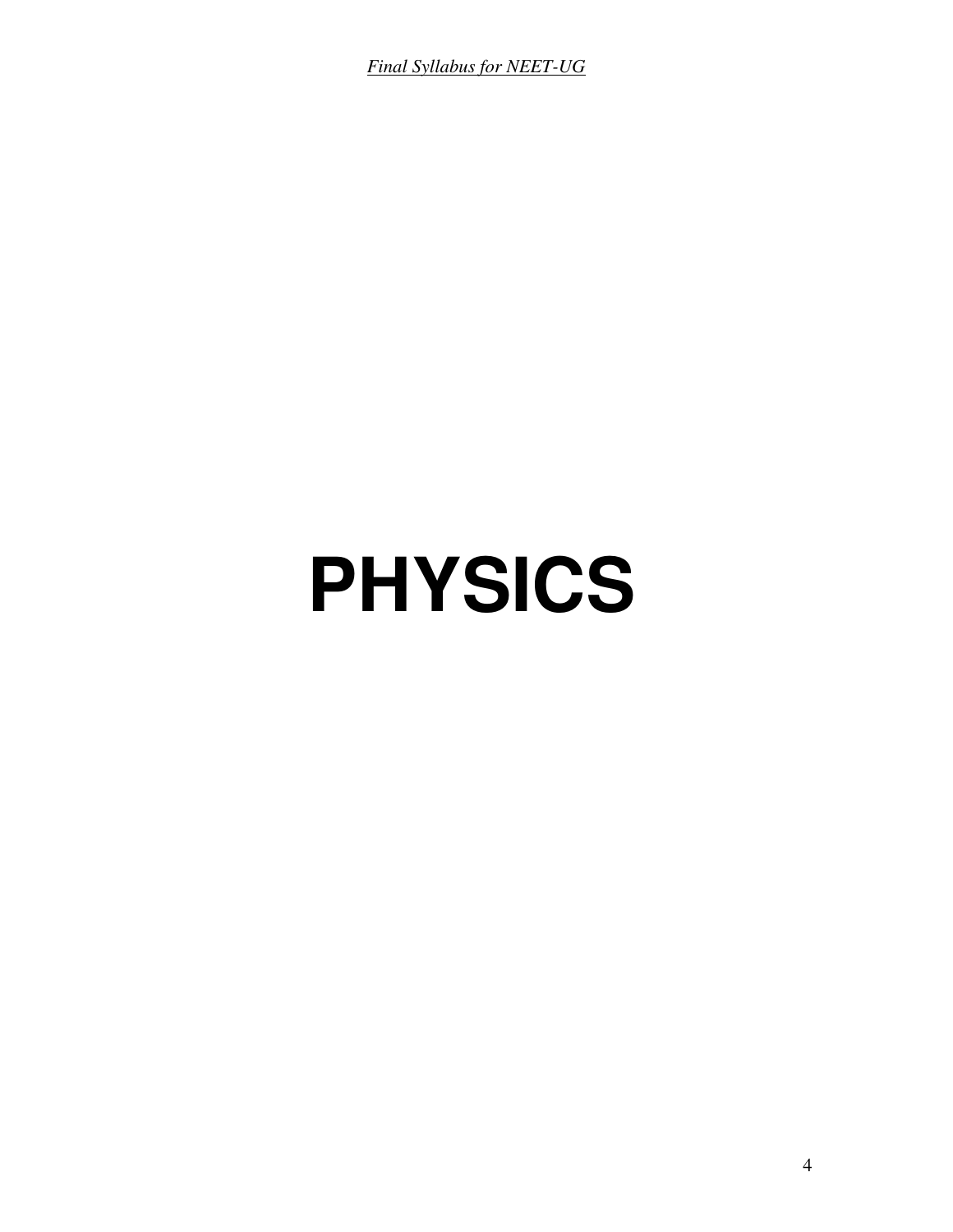## **CONTENTS CLASS XI SYLLABUS**

#### **UNIT I: Physical World and Measurement Details:-**

- *Physics:* Scope and excitement; nature of physical laws; Physics, technology and society.
- *Need for measurement:* Units of measurement; systems of units; SI units, fundamental and derived units. Length, mass and time measurements; accuracy and precision of measuring instruments; errors in measurement; significant figures.
- Dimensions of physical quantities, dimensional analysis and its applications.

# **UNIT II: Kinematics**

#### **Details:-**

- Frame of reference, Motion in a straight line; Position-time graph, speed and velocity. Uniform and non-uniform motion, average speed and instantaneous velocity. Uniformly accelerated motion, velocity-time and position-time graphs, for uniformly accelerated motion (graphical treatment).
- Elementary concepts of differentiation and integration for describing motion. *Scalar and vector quantities:* Position and displacement vectors, general vectors, general vectors and notation, equality of vectors, multiplication of vectors by a real number; addition and subtraction of vectors. Relative velocity.
- Unit vectors. Resolution of a vector in a plane-rectangular components.
- Scalar and Vector products of Vectors. Motion in a plane. Cases of uniform velocity and uniform acceleration- projectile motion. Uniform circular motion.

# **UNIT III: Laws of Motion**

- Intuitive concept of force. Inertia, Newton's first law of motion; momentum and Newton's second law of motion; impulse; Newton's third law of motion. Law of conservation of linear momentum and its applications.
- Equilibrium of concurrent forces. Static and Kinetic friction, laws of friction, rolling friction, lubrication.
- *Dynamics of uniform circular motion.* Centripetal force, examples of circular motion (vehicle on level circular road, vehicle on banked road).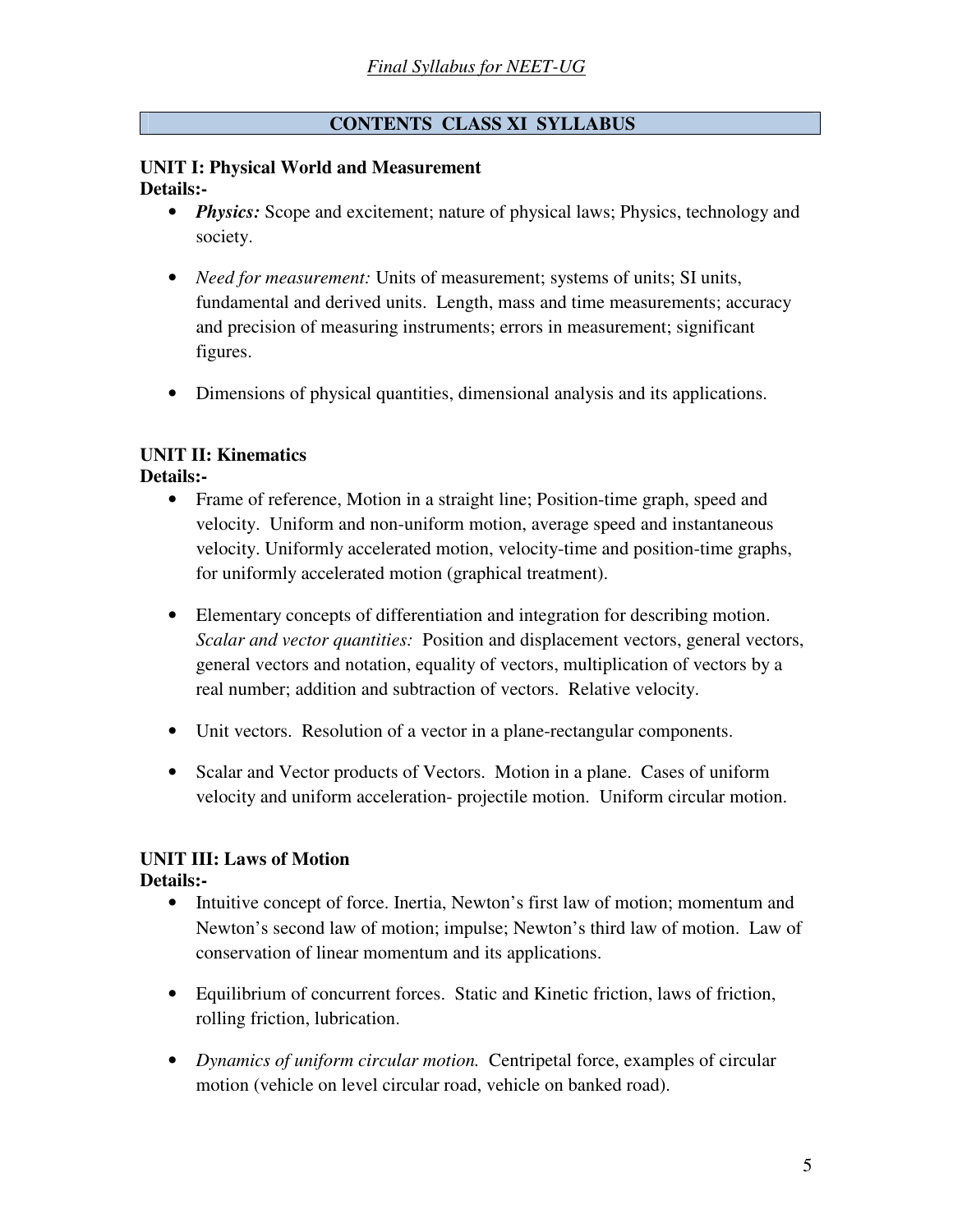## **UNIT IV: Work, Energy and Power Details:-**

- Work done by a constant force and variable force; kinetic energy, work-energy theorem, power.
- Notion of potential energy, potential energy of a spring, conservative forces; conservation of mechanical energy (kinetic and potential energies); nonconservative forces; motion in a vertical circle, elastic and inelastic collisions in one and two dimensions.

#### **UNIT V: Motion of System of Particles and Rigid Body Details:-**

- Centre of mass of a two-particle system, momentum conservation and centre of mass motion. Centre of mass of a rigid body; centre of mass of uniform rod.
- Moment of a force,-torque, angular momentum, conservation of angular momentum with some examples.
- Equilibrium of rigid bodies, rigid body rotation and equation of rotational motion, comparison of linear and rotational motions; moment of inertia, radius of gyration. Values of M.I. for simple geometrical objects (no derivation). Statement of parallel and perpendicular axes theorems and their applications.

# **UNIT VI: Gravitation**

## **Details:-**

- Kepler's laws of planetary motion. The universal law of gravitation. Acceleration due to gravity and its variation with altitude and depth.
- Gravitational potential energy; gravitational potential. Escape velocity, orbital velocity of a satellite. Geostationary satellites.

# **UNIT VII: Properties of Bulk Matter**

- Elastic behavior, Stress-strain relationship. Hooke's law, Young's modulus, bulk modulus, shear, modulus of rigidity, poisson's ratio; elastic energy.
- Viscosity, Stokes' law, terminal velocity, Reynold's number, streamline and turbulent flow. Critical velocity, Bernoulli's theorem and its applications.
- Surface energy and surface tension, angle of contact, excess of pressure, application of surface tension ideas to drops, bubbles and capillary rise.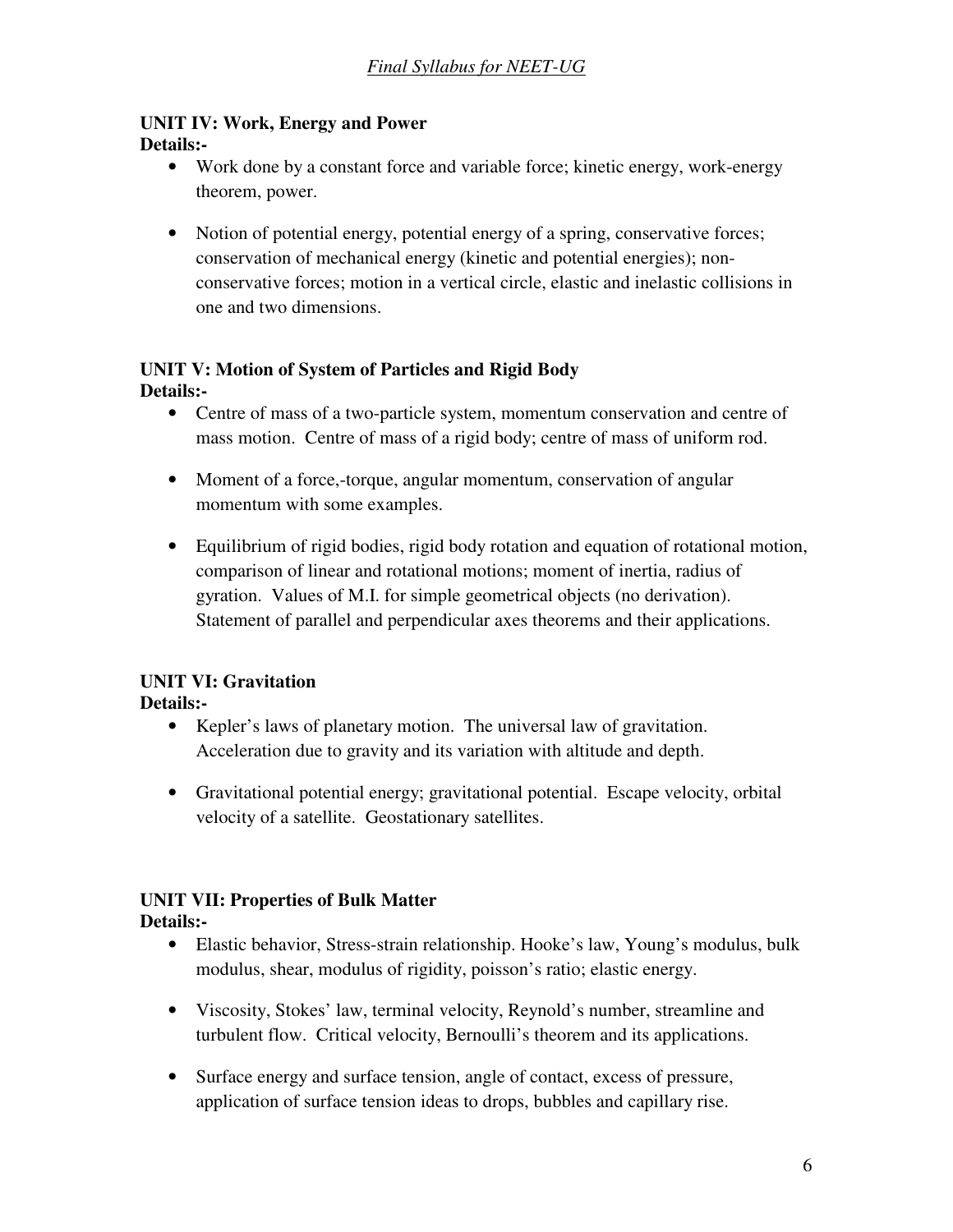- Heat, temperature, thermal expansion; thermal expansion of solids, liquids, and gases. Anomalous expansion. Specific heat capacity: Cp, Cv- calorimetry; change of state – latent heat.
- Heat transfer- conduction and thermal conductivity, convection and radiation. Qualitative ideas of Black Body Radiation, Wein's displacement law, and Green House effect.
- Newton's law of cooling and Stefan's law.

# **UNIT VIII: Thermodynamics**

**Details:-** 

- Thermal equilibrium and definition of temperature (zeroth law of Thermodynamics). Heat, work and internal energy. First law of thermodynamics. Isothermal and adiabatic processes.
- *Second law of the thermodynamics:* Reversible and irreversible processes. Heat engines and refrigerators.

# **UNIT IX: Behaviour of Perfect Gas and Kinetic Theory**

**Details:-** 

- Equation of state of a perfect gas, work done on compressing a gas.
- *Kinetic theory of gases:* Assumptions, concept of pressure. Kinetic energy and temperature; degrees of freedom, law of equipartition of energy (statement only) and application to specific heat capacities of gases; concept of mean free path.

#### **UNIT X: Oscillations and Waves Details:-**

- Periodic motion-period, frequency, displacement as a function of time. Periodic functions. Simple harmonic motion(SHM) and its equation; phase; oscillations of a spring-restoring force and force constant; energy in SHM –Kinetic and potential energies; simple pendulum-derivation of expression for its time period; free, forced and damped oscillations (qualitative ideas only), resonance.
- Wave motion. Longitudinal and transverse waves, speed of wave motion. Displacement relation for a progressive wave. Principle of superposition of waves, reflection of waves, standing waves in strings and organ pipes, fundamental mode and harmonics. Beats. Doppler effect.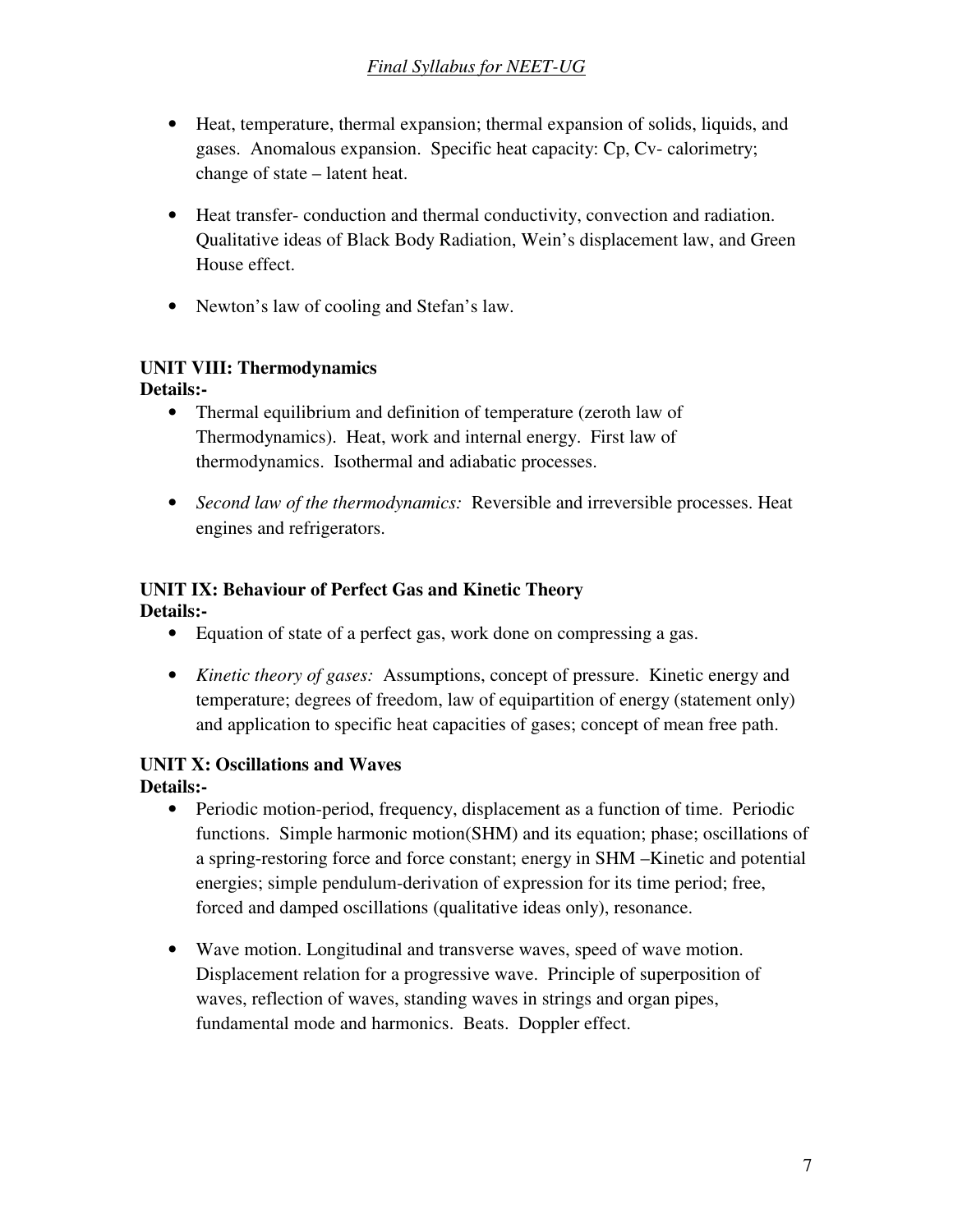# **CONTENTS OF CLASS XII SYLLABUS**

#### **UNIT I: Electrostatics Details:-**

- Electric charges and their conservation. Coulomb's law-force between two point charges, forces between multiple charges; superposition principle and continuous charge distribution.
- Electric field, electric field due to a point charge, electric field lines; electric dipole, electric field due to a dipole; torque on a dipole in a uniform electric field.
- Electric flux, statement of Gauss's theorem and its applications to find field due to infinitely long straight wire, uniformly charged infinite plane sheet and uniformly charged thin spherical shell (field inside and outside)
- Electric potential, potential difference, electric potential due to a point charge, a dipole and system of charges: equipotential surfaces, electrical potential energy of a system of two point charges and of electric diploes in an electrostatic field.
- Conductors and insulators, free charges and bound charges inside a conductor. Dielectrics and electric polarization, capacitors and capacitance, combination of capacitors in series and in parallel, capacitance of a parallel plate capacitor with and without dielectric medium between the plates, energy stored in a capacitor, Van de Graaff generator.

#### **UNIT II: Current Electricity Details:-**

- Electric current, flow of electric charges in a metallic conductor, drift velocity and mobility, and their relation with electric current; Ohm's law, electrical resistance, *V-I* characteristics (liner and non-linear), electrical energy and power, electrical resistivity and conductivity.
- Carbon resistors, colour code for carbon resistors; series and parallel combinations of resistors; temperature dependence of resistance.
- Internal resistance of a cell, potential difference and emf of a cell, combination of cells in series and in parallel.
- Kirchhoff's laws and simple applications. Wheatstone bridge, metre bridge.
- Potentiometer-principle and applications to measure potential difference, and for comparing emf of two cells; measurement of internal resistance of a cell.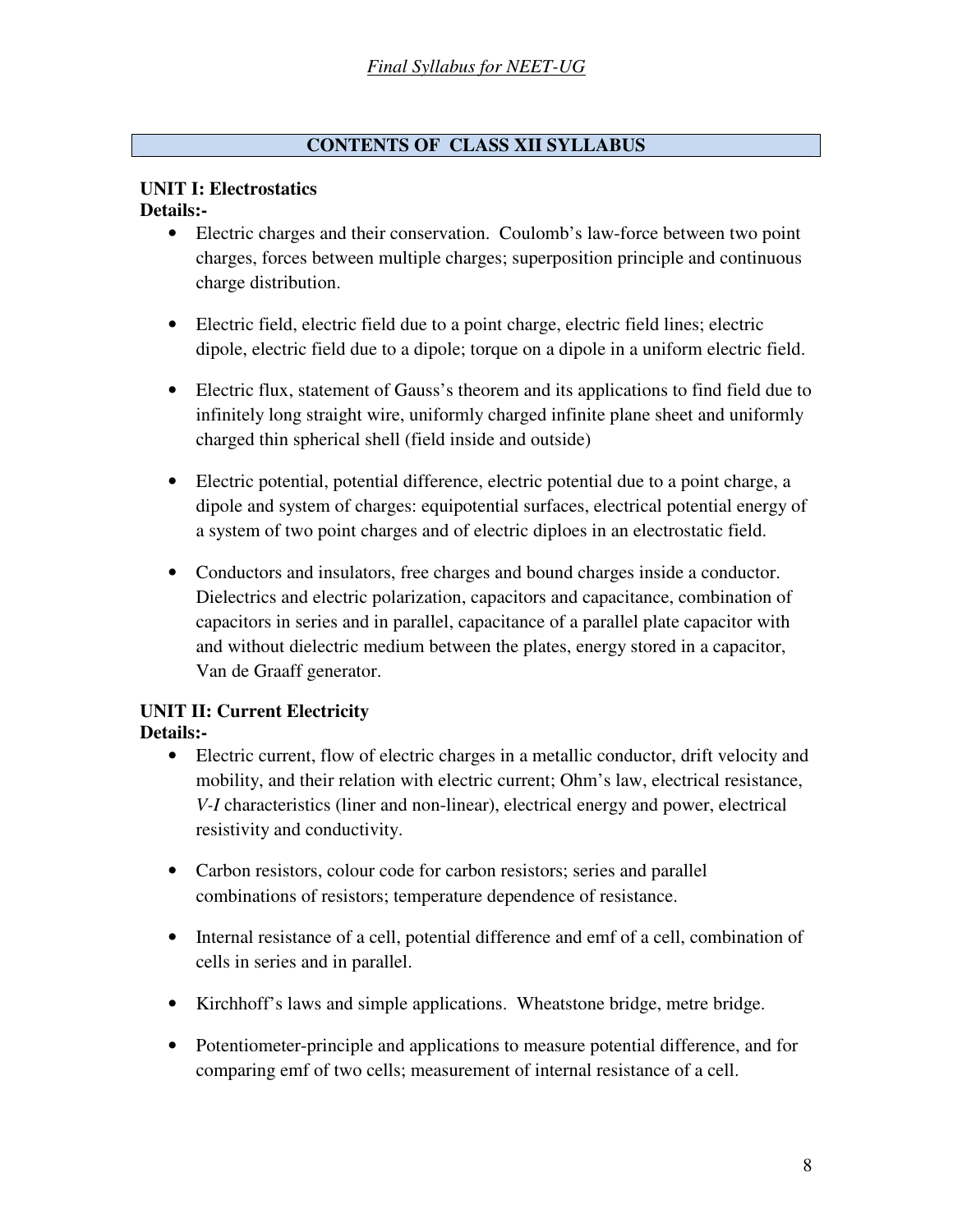## **UNIT III: Magnetic Effects of Current and Magnetism Details:-**

- Concept of magnetic field, Oersted's experiment. Biot-Savart law and its application to current carrying circular loop.
- Ampere's law and its applications to infinitely long straight wire, straight and toroidal solenoids. Force on a moving charge in uniform magnetic and electric fields. Cyclotron.
- Force on a current-carrying conductor in a uniform magnetic field. Force between two parallel current-carrying conductors-definition of ampere. Torque experienced by a current loop in a magnetic field; moving coil galvanometer-its current sensitivity and conversion to ammeter and voltmeter.
- Current loop as a magnetic dipole and its magnetic dipole moment. Magnetic dipole moment of a revolving electron. Magnetic field intensity due to a magnetic dipole (bar magnet) along its axis and perpendicular to its axis. Torque on a magnetic dipole (bar magnet) in a uniform magnetic field; bar magnet as an equivalent solenoid, magnetic field lines; Earth's magnetic field and magnetic elements.
- Para-, dia-and ferro-magnetic substances, with examples.
- Electromagnetic and factors affecting their strengths. Permanent magnets.

#### **UNIT IV: Electromagnetic Induction and Alternating Currents Details:-**

- Electromagnetic induction; Faraday's law, induced emf and current; Lenz's Law, Eddy currents. Self and mutual inductance.
- Alternating currents, peak and rms value of alternating current/ voltage; reactance and impedance; LC oscillations (qualitative treatment only), LCR series circuit, resonance; power in AC circuits, wattles current.
- AC generator and transformer.

# **UNIT V: Electromagnetic Waves**

- Need for displacement current.
- Electromagnetic waves and their characteristics (qualitative ideas only). Transverse nature of electromagnetic waves.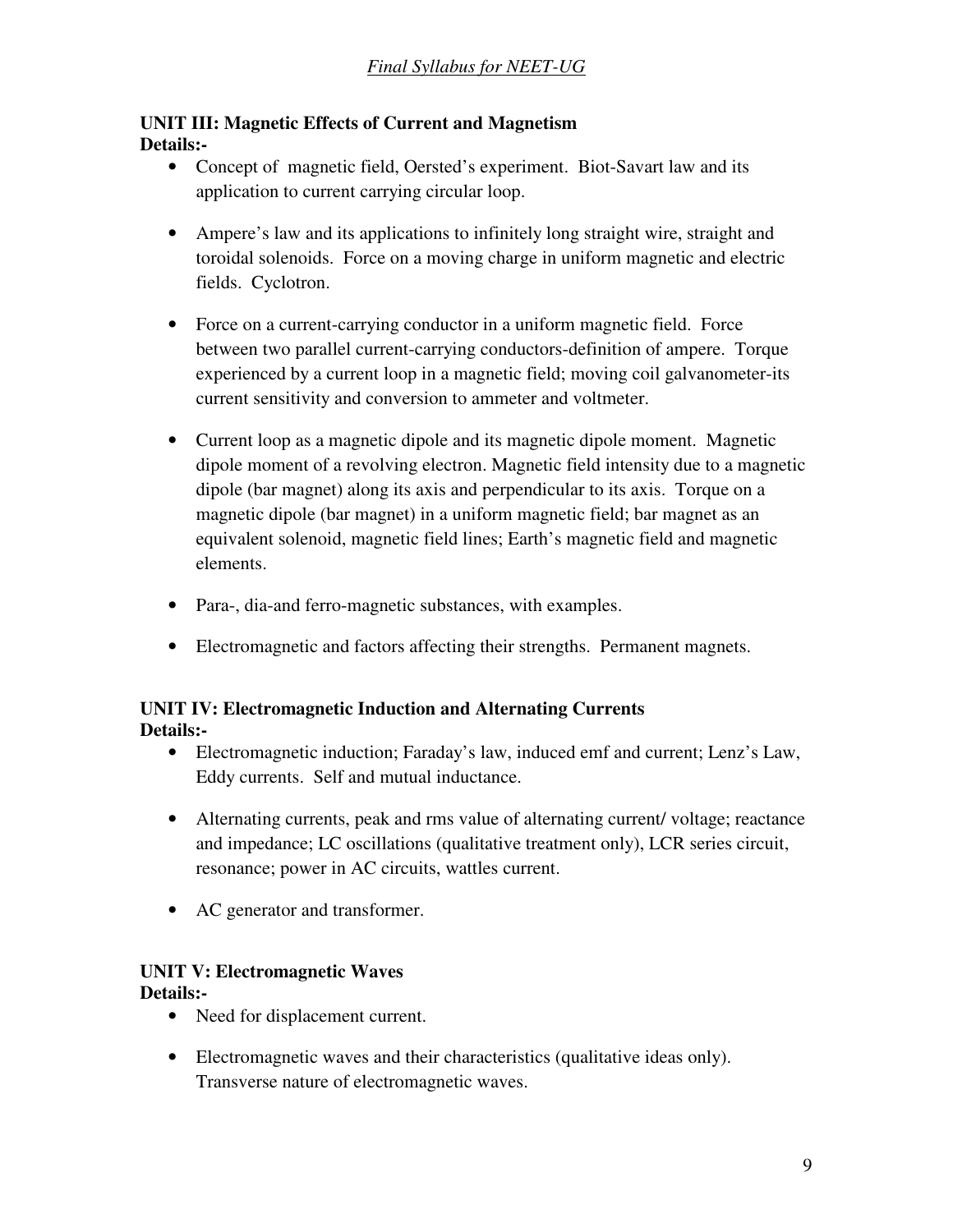• Electromagnetic spectrum (radio waves, microwaves, infrared, visible, ultraviolet, x-rays, gamma rays) including elementary facts about their uses.

#### **UNIT VI: Optics Details:-**

- Reflection of light, spherical mirrors, mirror formula. Refraction of light, total internal reflection and its applications optical fibres, refraction at spherical surfaces, lenses, thin lens formula, lens-maker's formula. Magnification, power of a lens, combination of thin lenses in contact combination of a lens and a mirror. Refraction and dispersion of light through a prism.
- Scattering of light- blue colour of the sky and reddish appearance of the sun at sunrise and sunset.
- *Optical instruments:* Human eye, image formation and accommodation, correction of eye defects (myopia and hypermetropia) using lenses.
- Microscopes and astronomical telescopes (reflecting and refracting) and their magnifying powers.
- *Wave optics:* Wavefront and Huygens' principle, reflection and refraction of plane wave at a plane surface using wavefronts.
- Proof of laws of reflection and refraction using Huygens' principle.
- Interference, Young's double hole experiment and expression for fringe width, coherent sources and sustained interference of light.
- Diffraction due to a single slit, width of central maximum.
- Resolving power of microscopes and astronomical telescopes. Polarisation, plane polarized light; Brewster's law, uses of plane polarized light and Polaroids.

# **UNIT VII: Dual Nature of Matter and Radiation**

- Photoelectric effect, Hertz and Lenard's observations; Einstein's photoelectric equation- particle nature of light.
- Matter waves- wave nature of particles, de Broglie relation. Davisson-Germer experiment (experimental details should be omitted; only conclusion should be explained).